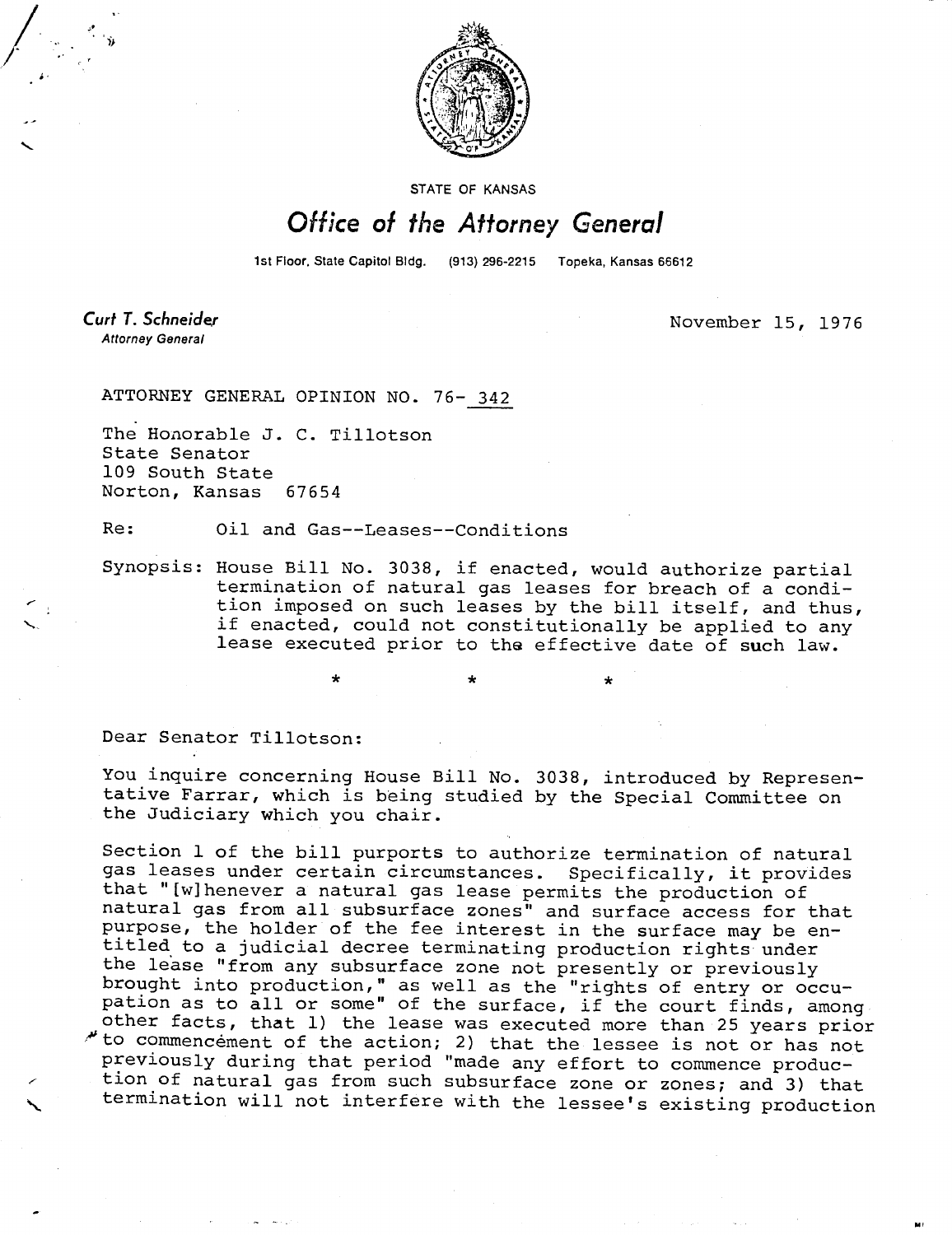The Honorable J. C. Tillotson Page Two November 15, 1976

rights in other subsurface zones which are not the subject of the termination action.

You advise that the question has been raised whether the bill, if enacted, would operate as an impairment of existing contractual lease obligations.

In Kansas, absent express provisions in the lease, there is an implied covenant by the lessee to undertake prudent .development of the leased tract. The broad general outline of this duty was described in Stamper v. Jones, 188 Kan. 626, 364 P.2d 972 (1961) thus:

> "There is an implied covenant . . . that the tract will be prudently developed, and where the existence of oil in paying quantities is made apparent, it is the duty of the lessee to continue the development of the property and to put down as many wells as may be reasonably necessary to secure the oil for the common advantage of both the lessor and the lessee.

> A lessee, under the implied covenant to develop an oil and gas lease, is required to use reasonable diligence in doing what would be expected of an operator of ordinary prudence, in the furtherance of the interests of both the lessor and lessee. Under this rule neither the lessor nor the lessee of an oil and gas lease is the sole judge of what constitutes prudent development of the tract.

> A lessor who alleges breach of the implied covenant to develop has the burden of showing, by substantial evidence, that the covenant has been breached. He must prove that the lessee .has not acted with reasonable diligence under the facts and circumstances of the particular situation at the time." [Citations omitted.] 188 Kan. at 631.

The diligence which the lessee must demonstrate is to be measured by a number of considerations. In Fischer v. Magnolia Petroleum  $Co.$ , 156 Kan. 367, 133 P.2d 95 (1943), the court stated thus:

> "It has generally been recognized that in determining whether there is prudent development under the lease there are various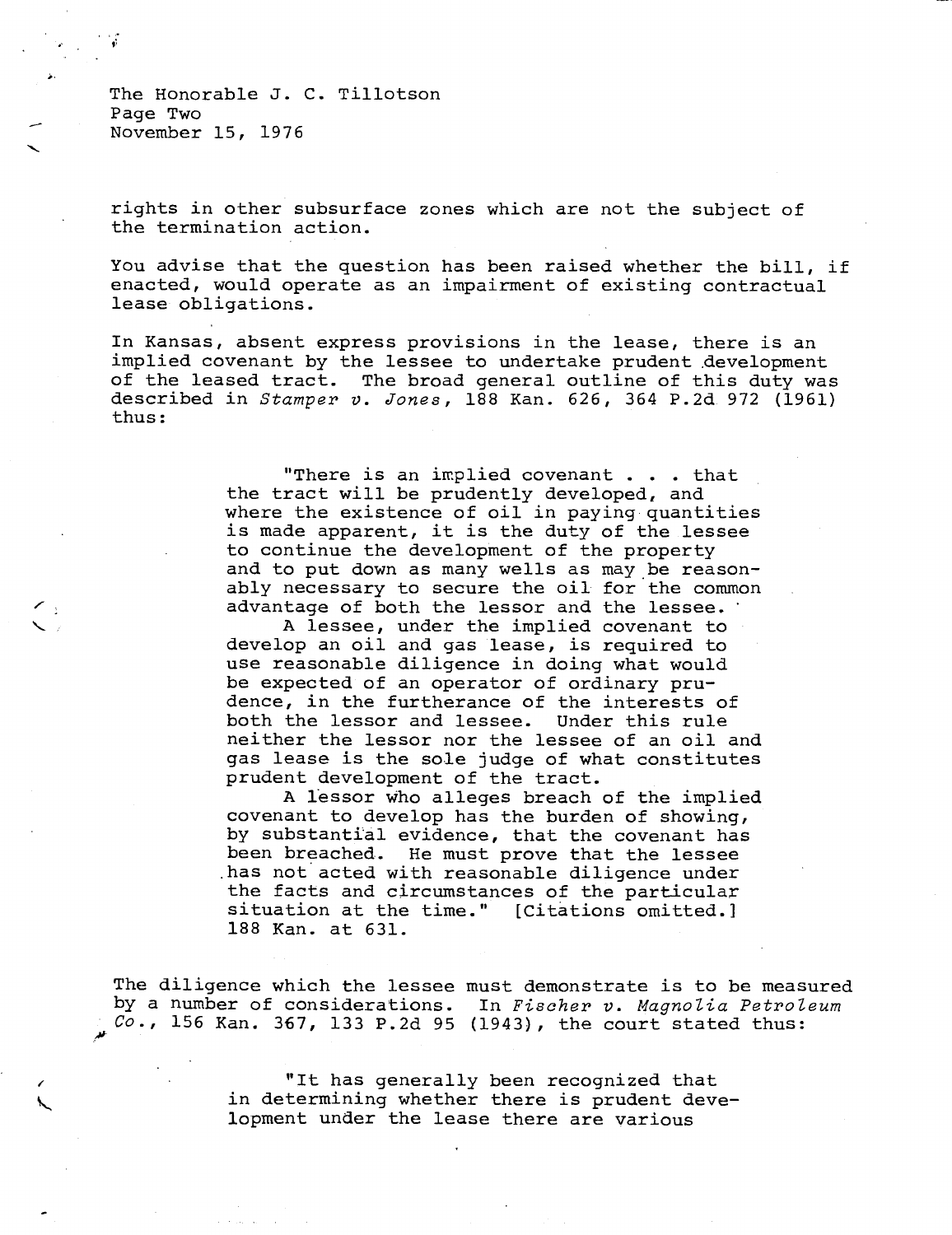The Honorable J. C. Tillotson Page Three November 15, 1976

> pertinent factors to be considered -- all the facts and circumstances which would affect the reasonableness of an ordinarily prudent operator's position in connection with development of the particular tract .involved . . . . In Brewster v. Lanyon . Zinc Co., . . . [140 Fed. 801], the circuit court of appeals said:

"'Whether or not in any particular instance such diligence is exercised depends upon a variety of circumstances, such as the quantity of oil and gas capable of being produced from the premises, as indicated by prior exploration and development, the local market or demand therefor or the means of transporting them to market, the extent and results of the operations, if any, on adjacent lands, the character of the natural reservoir -- whether such as to permit the drainage of a large area by each well -- and the usages<br>of the business.'" [Citations omitted.] of the business.<sup> $\overline{\mathbf{u}}$ </sup>

The costs of drilling, equipment and operation of wells, costs of transportation and storage, prevailing prices, and general market conditions as influenced by supply and demand or by governmental resolution or both must be considered.

There are many Kansas cases concerning the lessee's implied covenant to develop, and it would unduly lengthen this opinion to attempt to canvass even a few selected cases here. See, 3 Summers, Oil and Gas § 464 (2nd ed.) The extent of the lessee's duty is determined essentially by a standard of reasonableness. In Berry v. Wondra, 173 Kan. 273, 246 P.2d 282 (1952), the court quoted from Merrill on Covenants Implied in Oil and Gas Leases, § 57 (2nd ed.) thus:

> "Where oil or gas is discovered in paying quantities, and, as is usually the case, there are no express provisions governing the drilling of additional wells, it is held uniformly that there is an implied covenant to drill as many wells as are reasonably necessary to develop the premises and to secure the oil or gas for the mutual benefit of the lessor and the lessee."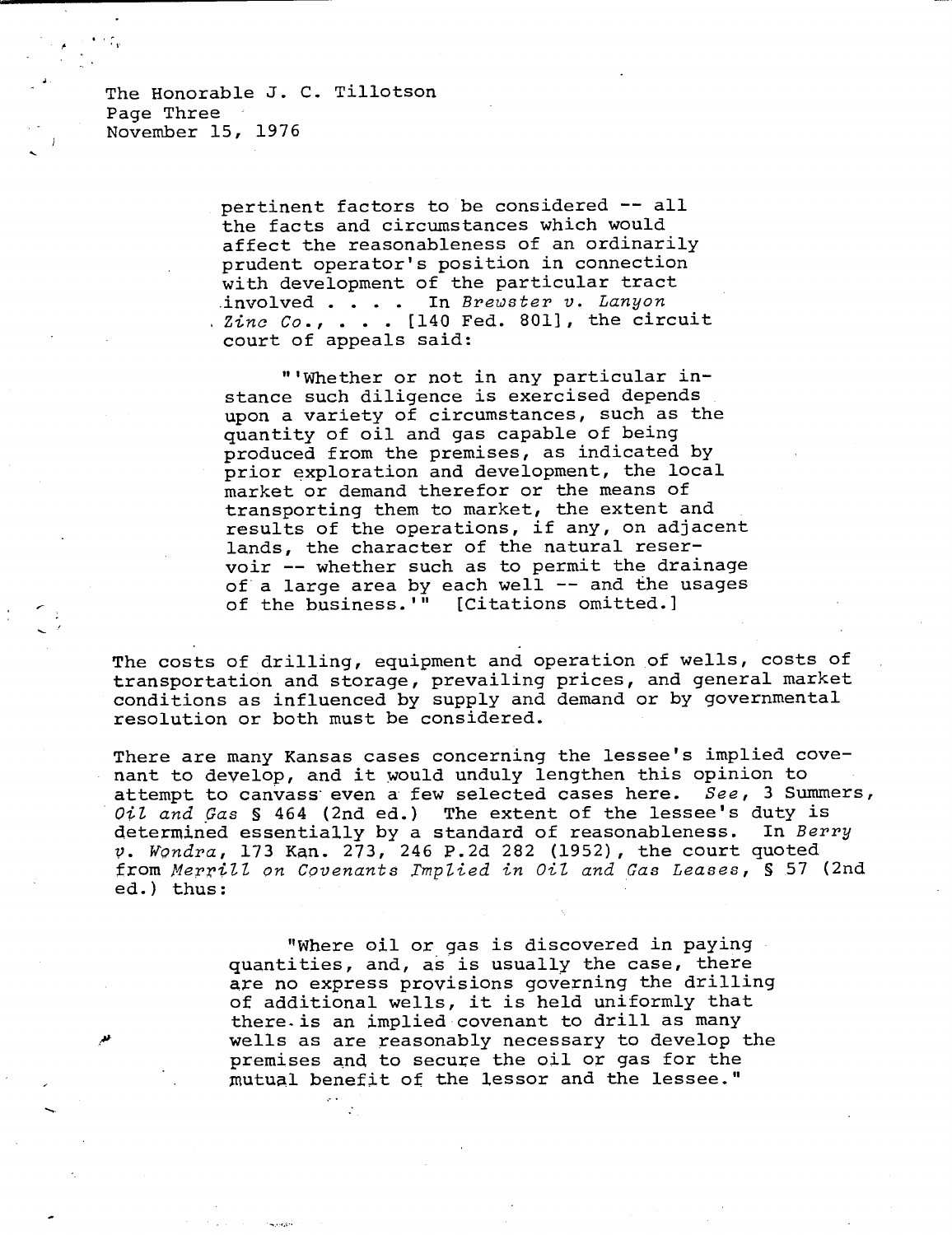The Honorable J. C. Tillotson Page Four November 15, 1976

This bill is distinctive in that it provides a ground for termination by the lessor which, in many instances, may be certainly unrelated to the lessee's entire satisfaction of all implied covenants to develop and market production from the leasehold. The lessee may, with extraordinary diligence, completed an ample number of wells on the tract and acted in all respects as a prudent operator. No Kansas case holds that it is a measure of the prudent operator standards that, absent express provision in the lease, the lessee shall develop every subsurface zone or horizon in the leasehold. Reasonable development of the leasehold might well be accomplished without production from every separate subsurface zone or horizon. Thus, the effect of the bill is to permit termination of the lessee's rights at the instance of the lessor for grounds which would not legally support such action prior to enactment of the bill.

In Oil Fork Development Co. v. Huddleston, 202 Ky. 261, 259 S.W. 334 (1924), the court considered a 1920 Kentucky statute which was enacted to prevent the courts from implying a covenant to develop in an oil and gas lease contrary to express provisions therein for delay in drilling by payment of rental. The lease at issue in the case was executed in 1919, and the 1920 statute was raised as a defense to forfeiture. The court refused to apply the statute, stating thus:

> "The answer proceeds on the theory that section 3 is controlling, and that the completion of the nonproductive well automatically extended the lease for a period of 12 months without further payment of rentals. The lease was executed prior to the enactment of the statute, and though the statute purports to apply to existing leases, the question is: Is it valid when so applied?. Article 1, § 10, federal Constitution, provides that no state shall pass any law impairing the obligation of contracts. The obligation of contracts is impaired by a statute which alters its terms by imposing new conditions, or dispensing with conditions, or which adds new duties or rights, or releases or lessens any part of the contract obligation, or substantially defeats its end. . . . There was no statute of similar import in force when the lease was executed. . . . The statute not only lessens the lessee's obligation, but confers